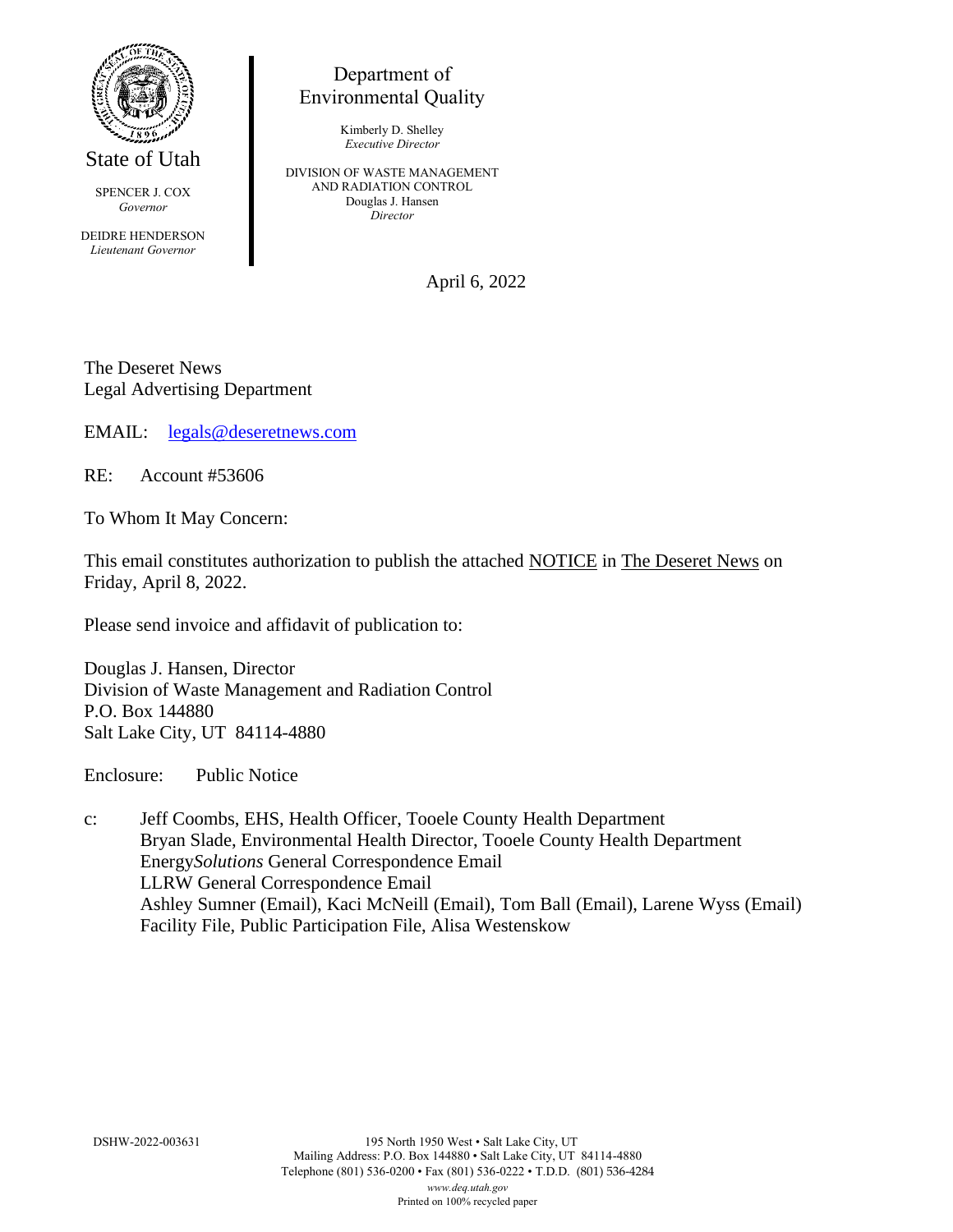

State of Utah

SPENCER J. COX *Governor*

DEIDRE HENDERSON *Lieutenant Governor*

## Department of Environmental Quality

Kimberly D. Shelley *Executive Director*

DIVISION OF WASTE MANAGEMENT AND RADIATION CONTROL Douglas J. Hansen *Director*

April 6, 2022

Salt Lake Tribune Legal Advertising Department

EMAIL: [legals@sltrib.com](mailto:legals@sltrib.com)

RE: Account #SLT0010250

To Whom It May Concern:

This email constitutes authorization to publish the attached NOTICE in the Salt Lake Tribune on Sunday, April 10, 2022.

Please send invoice and affidavit of publication to:

Douglas J. Hansen, Director Division of Waste Management and Radiation Control P.O. Box 144880 Salt Lake City, UT 84114-4880

Enclosure: Public Notice

c: Jeff Coombs, EHS, Health Officer, Tooele County Health Department Bryan Slade, Environmental Health Director, Tooele County Health Department Energy*Solutions* General Correspondence Email LLRW General Correspondence Email Ashley Sumner (Email), Kaci McNeill (Email), Tom Ball (Email), Larene Wyss (Email) Facility File, Public Participation File, Alisa Westenskow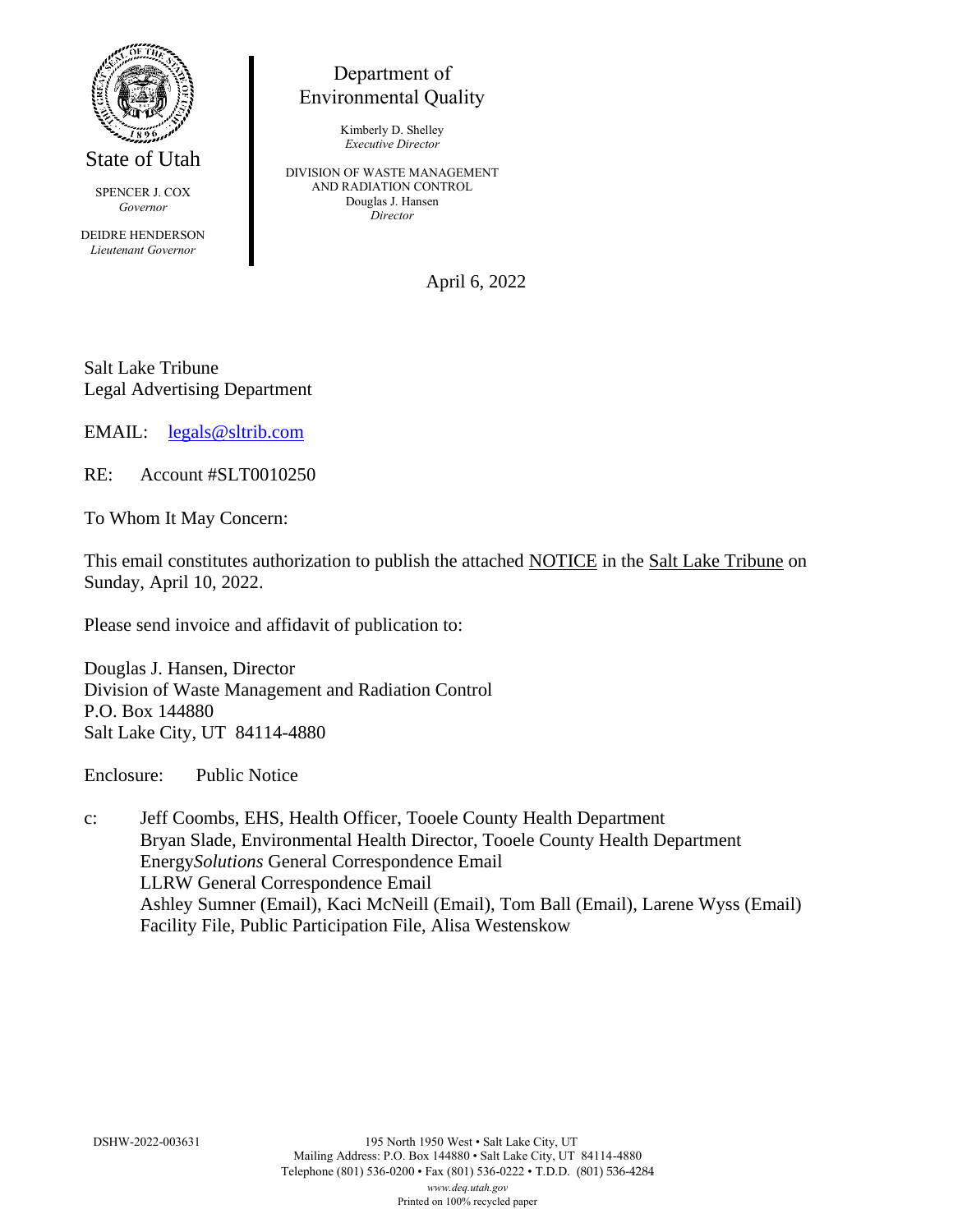

State of Utah

SPENCER J. COX *Governor*

DEIDRE HENDERSON *Lieutenant Governor*

## Department of Environmental Quality

Kimberly D. Shelley *Executive Director*

DIVISION OF WASTE MANAGEMENT AND RADIATION CONTROL Douglas J. Hansen *Director*

April 6, 2022

Tooele Transcript Bulletin Legal Advertising Department

EMAIL: [tbp@tooeletranscript.com](mailto:tbp@tooeletranscript.com)

RE: Account #02100050

To Whom It May Concern:

This email constitutes authorization to publish the attached NOTICE in the Tooele Transcript Bulletin on Wednesday, April 13, 2022.

Please send invoice and affidavit of publication to:

Douglas J. Hansen, Director Division of Waste Management and Radiation Control P.O. Box 144880 Salt Lake City, UT 84114-4880

Enclosure: Public Notice

c: Jeff Coombs, EHS, Health Officer, Tooele County Health Department Bryan Slade, Environmental Health Director, Tooele County Health Department Energy*Solutions* General Correspondence Email LLRW General Correspondence Email Ashley Sumner (Email), Kaci McNeill (Email), Tom Ball (Email), Larene Wyss (Email) Facility File, Public Participation File, Alisa Westenskow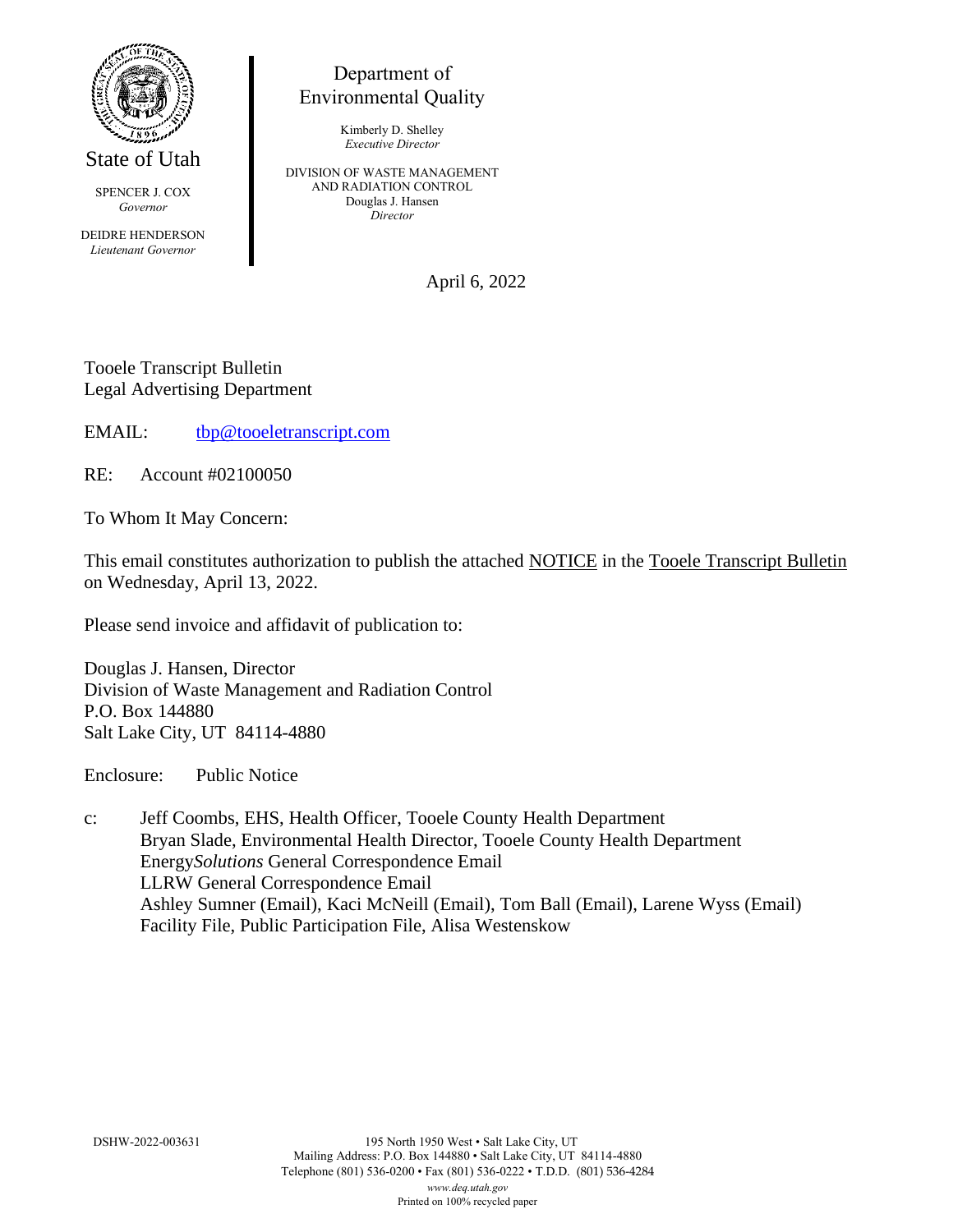Utah Department of Environmental Quality Division of Waste Management and Radiation Control NOTICE OF PUBLIC COMMENT ON Energy*Solutions* LLC Mixed Waste Facility

## **Treatment Variance Request for a Site-Specific Treatment Variance for Lithium and Lithium-ion Batteries**

Energy*Solutions* requests approval to receive an exemption from Utah Administrative Code (UAC) R315-268-40 and R315-268-45 for the direct macroencapsulation treatment of lithium and lithium-ion batteries.

Lithium and lithium-ion batteries typically exhibit the hazardous characteristics of ignitability (D001) and reactivity (D003). Regulations in UAC R315-268-40 (40 CFR 268.40, 2015 Edition, incorporated by reference) require that these characteristic hazards be deactivated to remove the characteristic prior to land disposal. As an alternative, UAC R315-268-45 allows hazardous debris to be treated using an immobilization technology (e.g., macroencapsulation). However, the Environmental Protection Agency (EPA) has ruled that intact batteries are containers and not considered debris. Furthermore, the definition of macroencapsulation in R315-268-42 states that "Macroencapsulation specifically does not include any material that would be classified as a tank or container."

In order to meet the regulatory standards described above, lithium and lithium-ion batteries would need to be shredded and mixed with chemicals to deactivate them; or punctured (and then considered debris) to macroencapsulate them. Both of these activities (shredding and puncturing) severely agitate the waste and would expose the reactive portion of the waste to open air which could cause an adverse reaction or explosion. Although this type of waste management is possible, from a safety and health standpoint, it is inappropriate.

Energy*Solutions* proposes to manage this waste by directly macroencapsulating the intact batteries. Macroencapsulation is a permitted treatment technology that isolates hazardous waste from the environment, eliminating the potential for harmful reactions from exposure to the environment. Macroencapsulation requires less handling of the waste and creates a waste form for disposal that is protective of human health and the environment.

Energy*Solutions* proposes to macroencapsulate the waste, thereby isolating the waste from potential leaching media. Macroencapsulation is a permitted process utilized at the Clive facility that significantly reduces the potential for migration (leaching) of waste. Macroencapsulation requires less handling of the waste and creates a waste form for disposal that is protective of human health and the environment. Macroencapsulation also adds a further level of security restricting access to the enriched uranium.

Final disposal of the waste will occur in the Mixed Waste Disposal Cell at the EnergySolutions Mixed Waste Facility.

The public comment period to receive comments on the proposed action will commence on April 14, 2022, and end on May 13, 2022. A public hearing on these issues will be held upon request.